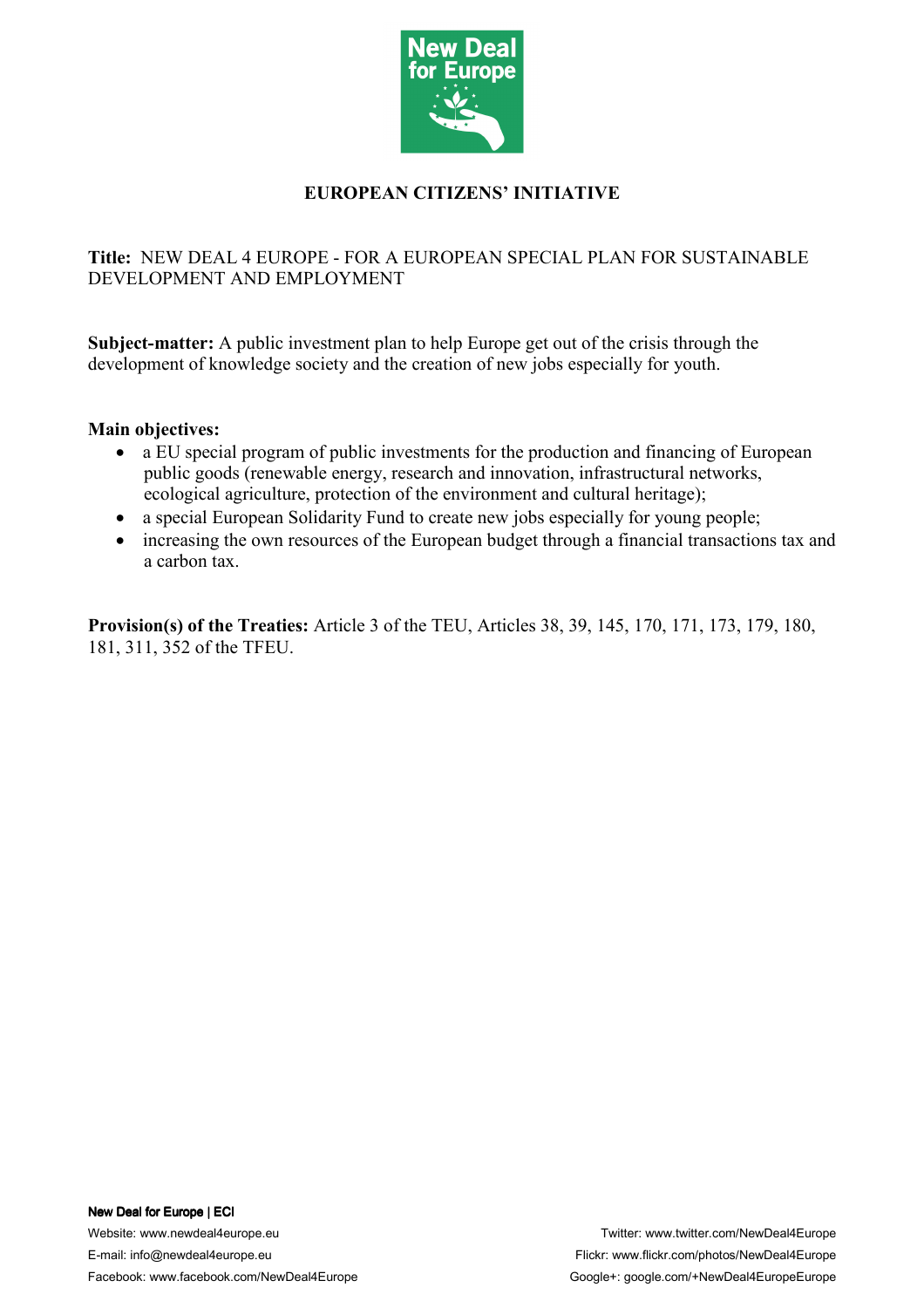

## **ANNEX : FOR A EUROPEAN SUSTAINABLE DEVELOPMENT PLAN**

In today's radically changing world, necessitating a rational and efficient use of natural resources (food, energy), Europe must implement a strict policy of control of resources, in order to bring about an equitable and sustainable transformation of its economic and production system.

The route of strict budgetary discipline (both for states and for individuals) and sustainable development is one that can be followed only through a common European effort. Growth can be resumed only through investments that make European businesses competitive, reducing the consumption and costs of energy and raw materials, maximizing the use of information technologies, developing and spreading the knowledge society, and rebalancing purchasing power.

But unless it is made perfectly clear that it is possible to start moving towards a new and different stage of development, this crucial opportunity to include the European economy in the new global cycle will be lost.

The capacity to produce high-tech industrial goods, advanced services and cultural goods is already widespread in many sectors and areas of the European economy, but this capacity will not spread, increase and improve unless it is part of a specific strategic choice.

The creation of the common market, and then the single market, allowed Europe to enter long expansionary cycles. What is called for now is a similar choice, geared at ensuring Europe's full integration into the new global economy. Although the proposals circulating in this difficult period for the European economy are often along the right lines, the fact that they are restricted to the single national frameworks reduces their feasibility, effectiveness and economic impact.

One need only consider the most outstanding example, that of investments for research – especially in the field of new energy –, in order to appreciate that purely national programmes, not integrated at European level, are an appalling waste of resources, completely incompatible with the necessary austerity policy that is now shaping budgets in both the public and the private sector.

It has become essential to launch a "European plan", limited but decisive, in order to show Europe's economic and social actors the direction that has to be followed. It falls on the European Commission primarily to put the necessary measures to the European Parliament and the Council of Europe and to present them to Europe's citizens and political, economic and social forces.

This "plan" must also cover relations with those areas that, on account of their geographical proximity, are most closely linked with the EU, especially the Mediterranean countries that have recently started a process of radical political, economic and social change.

The investment plan once proposed with great foresight by Jacques Delors must now be realized in a form designed to create the conditions of competitiveness, sustainability and social coherence on which Europe's revival depends.

It is up to the Commission to indicate which projects to support, to make sure they are feasible and to ensure that they are managed in a rigorous and transparent manner. Ultimately, the European budget should be financed entirely by the EU's own resources: -and the carbon tax, the tax on financial transactions, and the new European VAT should be its key components. The proposals already put forward by the Commission with regard to the carbon tax and the tax on financial transactions are, indeed, essential elements of the "plan" and their adoption would secure it the funding it needs.